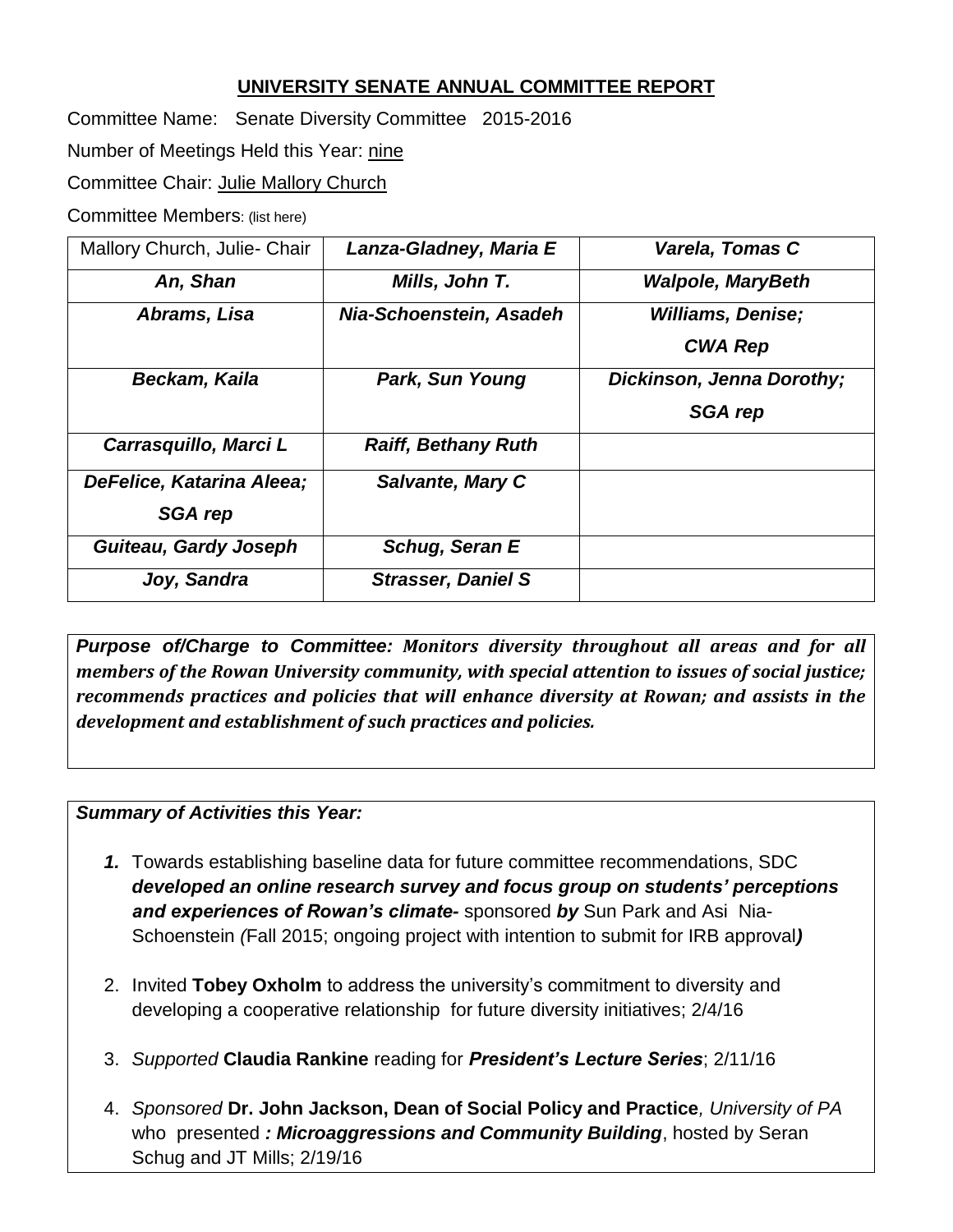| 5. Recommended approval of the Senate Diversity Statement that was revised and<br>approved by the University Senate.                                |
|-----------------------------------------------------------------------------------------------------------------------------------------------------|
| Further: "The Strategic Priorities Council discussed the diversity statement yesterday and                                                          |
| endorsed not only the statement itself but also the idea of incorporating the entire statement into<br>the Statement of Principles." Roberta Harvey |
|                                                                                                                                                     |
| 6. Reviewed, per request of Tobey Oxholm, the university-wide <b>Policy on Preferred</b>                                                            |
| <b>Names</b> before it was widely distributed.                                                                                                      |
| 7. Institutionalized the Excellence in Diversity Award for Faculty and Staff through its                                                            |
| inclusion in the Annual Celebrating Excellence Dinner                                                                                               |
| 8. Sponsored the 3rd Annual Excellence in Diversity Awards Ceremony for faculty,                                                                    |
| staff, and students as part of the SJICR Diversity and Inclusion Week                                                                               |
| 9. Revisited the 2010 GAP Report of the Educational Trust Fund- with MaryBeth                                                                       |
| Walpole @ the 2/16 meeting with follow up of invited special guest, Rory McElwee, to                                                                |
|                                                                                                                                                     |
|                                                                                                                                                     |
|                                                                                                                                                     |
|                                                                                                                                                     |
|                                                                                                                                                     |
|                                                                                                                                                     |
|                                                                                                                                                     |
|                                                                                                                                                     |
| discuss the 2016 Educational Trust Fund Report and Rowan's GAP status and<br>anticipated improvement variables and future suggestions; 4/26/16      |

-use additional pages if required

-**do not include suggestions & recommendations with this report** - use **separate form** for

recording purposes

# **UNIVERSITY SENATE ANNUAL COMMITTEE SUGGESTIONS & RECOMMENDATIONS**

2015-2016

## SUGGESTIONS:

Next year should begin with a look at the current charge of the committee. The charge needs to evolve with the changing practices of assessment and the changes being made at Rowan in terms